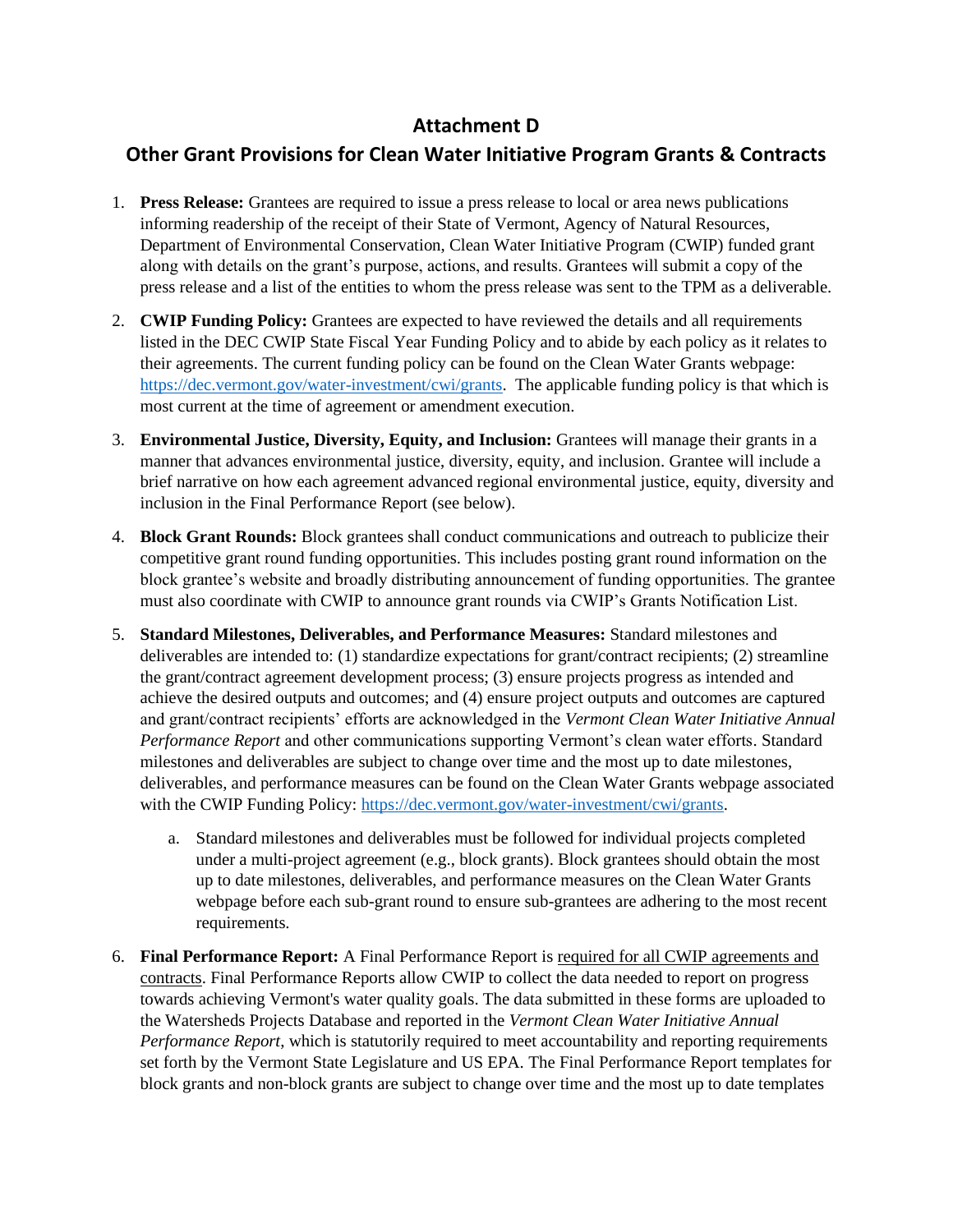are available on the Grant Applicant and Recipient Resources webpage: <https://dec.vermont.gov/water-investment/cwi/grants/resources#Final>

- 7. **Stormwater BMP Report:** This form is required for all projects that completed the final design or implementation of a structural stormwater treatment practice. The data collected in this form allows CWIP to estimate the phosphorus reductions from stormwater practices, which allows the state to monitor progress towards meeting water quality goals. Grantees must complete a separate report for each BMP completed within the scope of the project and submit them along with the Final Performance Report. Cost data must also be provided for each BMP within the agreement. The Stormwater BMP Report template is subject to change over time and the most up to date template is available on the Grant Applicant and Recipient Resources webpage: [https://dec.vermont.gov/water](https://dec.vermont.gov/water-investment/cwi/grants/resources#Final)[investment/cwi/grants/resources#Final.](https://dec.vermont.gov/water-investment/cwi/grants/resources#Final)
- 8. **Riparian Buffer BMP Report:** This form is required for all projects that completed a riparian buffer planting. The data collected in this form allows CWIP to estimate the phosphorus reductions from buffers, which allows the state to monitor progress towards meeting water quality goals. Grantees must complete a separate report for each planting completed within the scope of the project and submit them along with the Final Performance Report. Cost data must also be provided for each planting within the agreement. The Riparian Buffer BMP Report template is subject to change over time and the most up to date template is available on the Grant Applicant and Recipient Resources webpage: [https://dec.vermont.gov/water-investment/cwi/grants/resources#Final.](https://dec.vermont.gov/water-investment/cwi/grants/resources#Final)
- 9. **Final Match Documentation (Form 430-M):** The Form 430-M is required for all projects with required match. All match must be documented in the Form 430-M and submitted at the end of the project with the final invoice. The Form 430-M is subject to change over time and the most up to date template is available on the Grant Applicant and Recipient Resources webpage: <https://dec.vermont.gov/water-investment/cwi/grants/resources#Final>
- 10. **Operation & Maintenance (O&M) Plan Agreement.** The O&M Plan Agreement is required for all implementation projects to ensure that the projects and/or practices supported by CWIP continue to function properly throughout their useful lives and contribute to improving water quality conditions of Vermont's waterways. The O&M template is subject to change over time and the most up to date template is available on the Grant Applicant and Recipient Resources webpage: <https://dec.vermont.gov/water-investment/cwi/grants/resources#Final>
- 11. **Batch Import File (BIF):** The BIF is required for all scoping, identification, and assessment grants involving project identification and prioritization, as stated in the grant's milestone and deliverables table. This template provides the minimum amount of information needed to enter projects into the Watershed Projects Database (WPD). The Batch Import File template is subject to change over time and the most up to date template is available on the Grant Applicant and Recipient Resources webpage:<https://dec.vermont.gov/water-investment/cwi/grants/resources#Final>
- 12. **Outreach Reporting:** The Clean Water Outreach Efforts Online Form is required for all grants involving outreach activities (workshops, trainings, and public/stakeholder meetings), as stated in the grant's milestone and deliverables table. The form must be submitted online within one week of each event taking place. This online form and reporting instructions are available at: <https://dec.vermont.gov/water-investment/cwi/grants/resources#Final>
- 13. **Design Terminology and Guidance Document:** If your project is a design project, please use the Design Terminology and Guidance Document as a reference for definitions of design completion